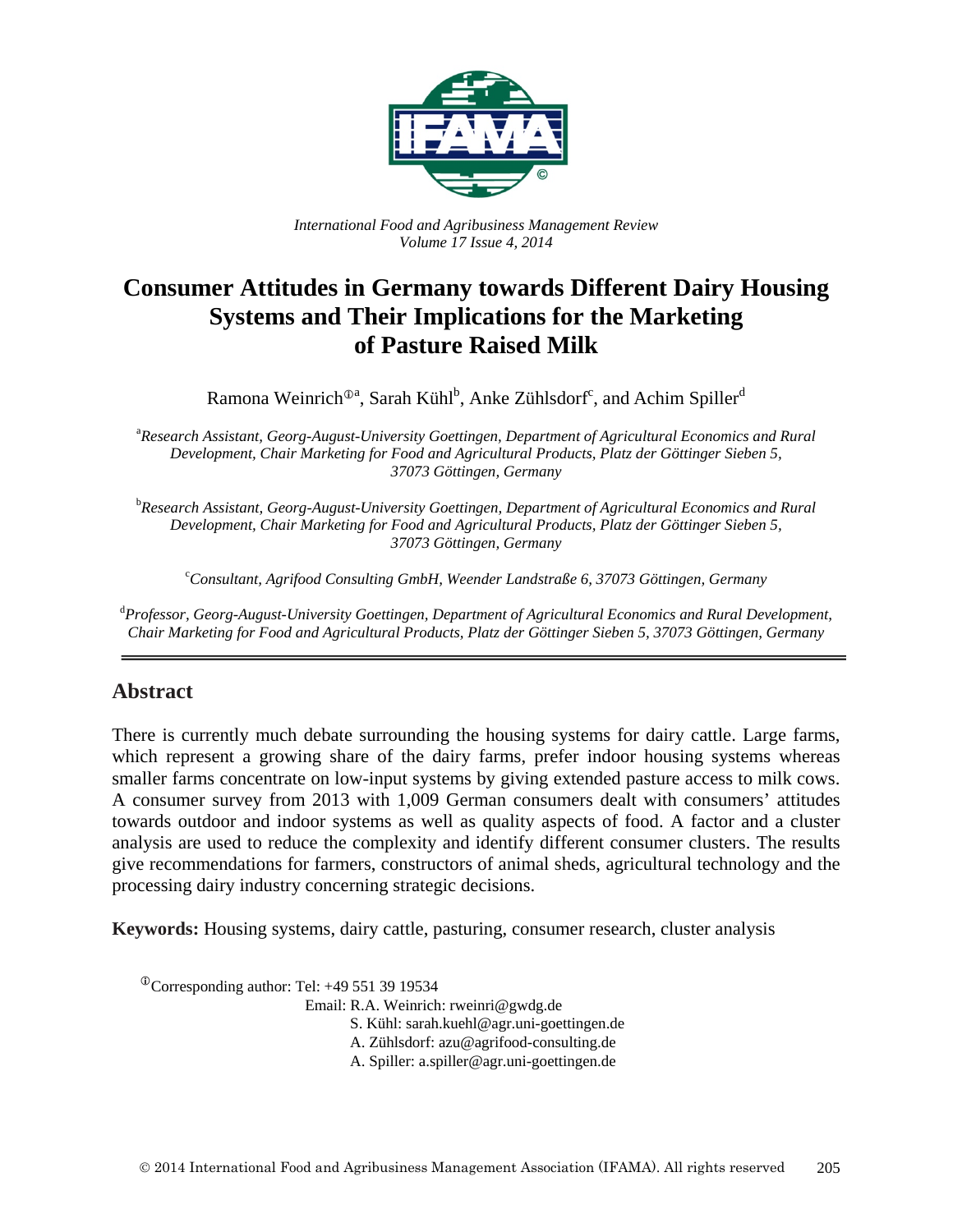## **Introduction**

There is currently much debate surrounding housing systems for dairy cattle. At one end of the spectrum there are the purely indoor housing systems where cows are fed mainly with concentrated feed and that aim to maximize milk production per cow (high-output). At the other end of the spectrum there are cost-minimizing systems that focus on pasture-grazing (low-input) (Steinwidder et al. 2009; Baur et al. 2010). In addition, there are systems that combine free-range and fully housed systems: e.g., housed systems with principally concentrated feed but with access to an outdoor area or systems where cows are at pasture for at least some hours in the summer and have the opportunity of grazing as well as being provided with concentrated feed (Brade 2012). Each system has its advantages and can be cost efficient. This depends on various conditions, such as consolidated pasture, land costs or legal requirements. As a consequence, the focus of the different housing systems differs between countries: e.g., Sweden has regulations for dairy farms that require cows to have access to pasture for at least six hours per day in summer (Spörndly 2012). In countries like Ireland, much grassland is available so outdoor systems with grazing is the obvious choice (Laepple et al. 2012).

Besides some other North-western European countries like the Netherlands, Belgium, or Denmark, Germany is an example for a country with no legal regulations for dairy cow pasturing and an environment which allows different dairy systems. In Germany, the structure of the dairy farms has changed over the last decades. The number of dairy farms has decreased, whereas herd sizes have grown (Federal Statistical Office 2011). Due to the increasing number of cows per farm, the challenges of grazing in Germany are rising. If the farmer wishes to offer free-range for cows, the size of the pastureland has to be proportional to the increased number of cows. But not every farm has the possibility of obtaining more pastureland as the herd size grows (Ostermann-Pfalz and Stöcker 2013). In this case, farmers may opt for a fully housed system where it is possible to enlarge herd size and improve economies of scale. Genetic predisposition also needs to be taken into account as most breeds are bred for high milk performance and so require concentrated feed to achieve the required performance. When they are fully housed it is easier to provide the required feed. Another limiting factor is the workload involved in having to drive the cows to pasture that is far-removed from the farm, as a result of the insufficient number of contiguous parcels (Schleyer et al. 2013). Against these factors, Reijs et al. (2013) predict a decline in German dairy farms with pasturing for cows (regardless of the length of time of pasturing) from almost 50 % in 2012 to less than 5 % in 2025 leading to a new debate in the general public about animal welfare and product quality.

# **The Dairy Industry from the Consumer Viewpoint**

The fact that dairy cattle are visible is also important for the public's collective understanding of dairy farming and seems to have a positive influence on its image. At the very least, the image of the dairy industry is not as negative as the image of the meat industry (Schleyer et al. 2013). Several studies show that consumers generally prefer pasturing or at least an access to pasture for animals. Access to open-air is an important criterion for most consumers (Fearne and Lavelle 1996; Deimel et al. 2012). This factor could have an influence on the image of farming systems as well as on the food processing sector. How crucial public perception of a sector is can be seen in the case of battery cages for laying hens. The media debate and corresponding pictures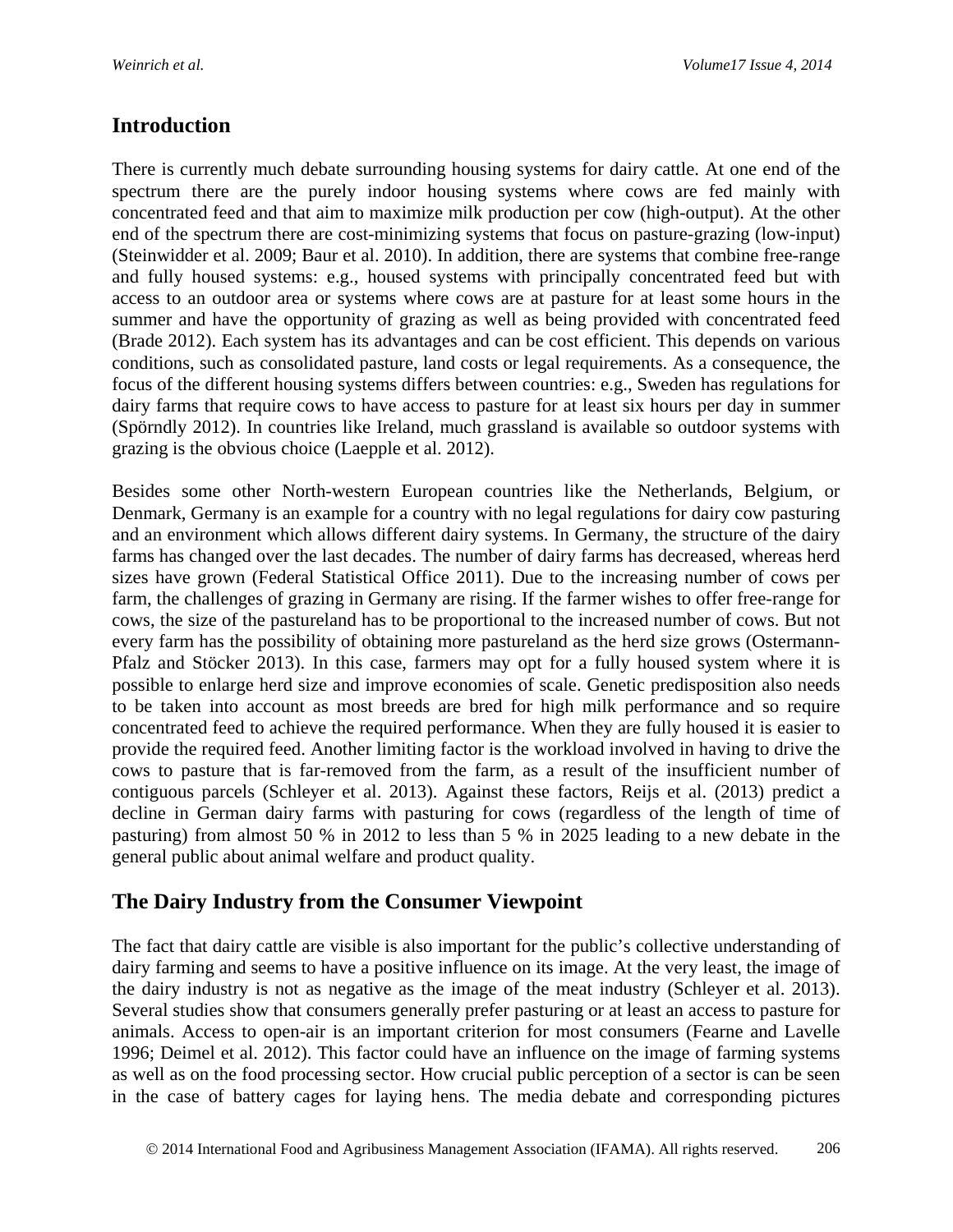regarding the keeping of laying hens in cages supports the consumer preference for free-range. Pressure from consumers is the reason why eggs from battery hens are now outlawed in Germany (Hörning 2009).

Nevertheless, as shown in the introduction, there is an opposing trend in the German dairy system towards housed dairy cow systems while from a social perspective pasturing should be maintained. On account of these antagonistic requirements, this paper focuses on the German market and consumer perception in Germany. No specific research has been carried out regarding approval of free-range systems (particularly not for the dairy sector). It thus seems very important to obtain deeper insights into consumer attitudes towards the different housing systems so as to avoid situations akin to that of the egg market.

Initial indications that consumers prefer pasture-based systems for dairy cattle is shown by the market share of over 20 % in Denmark for milk which is advertised as pasture-raised milk (Heerwagen et al. 2013). Preliminary efforts are being made to launch pasture-raised milk in Germany. In other countries like the Netherlands (FrieslandCampina), Switzerland (Mirgros), USA (Sweet Meadows Farms) and, as mentioned above, Denmark (Arla Foods), premium products have already been established with the term "pasture" or "meadow" so that higher prices for pasture-raised milk can create an incentive for farmers to continue using pasture-based systems. Moreover, some studies have shown that there is a consumer segment that is willing to pay more for milk from cows that have access to pasture (e.g. Pirog 2004 [USA], Ellis et al. 2009 [UK], Hellberg-Bahr et al. 2012 [GER]). Concern for animal welfare (Ellis et al. 2009) and environmental aspects are identified as major reasons for buying pasture-raised milk, as well as the expectation of a healthier product (Hellberg-Bahr et al. 2012).

In general, quality considerations are important purchasing motivations for some consumers (Caswell and Joseph 2008). The food choice decisions that consumers currently face are already very complex and include a wide variety of situational (e.g. time, price), egoistic (e.g. taste, health) and altruistic (e.g. environmental protection, animal welfare) motivations (e.g. Caswell and Joseph 2008; Tsakiridou et al. 2007). In their review Aertsens et al. (2009) describe the personal determinants of organic food consumption. These are actually more abstract values such as "safety", "hedonism", "universalism", "benevolence", "stimulation", "self-direction" and "conformity". As well as attitude, subjective and personal as well as (perceived) behavioural norms influence the consumption of organic food. Today, milk and milk products are increasingly advertised with additional features for product differentiation. In Germany, the main focus is on GMO freeness, fair payment for dairy farmers, regional origin and the quality attributes of organic milk (Bickel et al. 2009; Zander and Hamm 2010). Environmental and animal welfare characteristics are also important to consumers (Zander and Hamm 2010). McGarry Wolf et al. (2009) showed that the purchasing interest for milk in American organic buyers centered around the qualities of fresh and aromatic taste, safety, high quality, healthy and high nutritional quality, a proper price-quality ratio and a subjectively appropriate price. Many of these aspects can be found in pasture-raised milk. However, pasture-raised milk is based on credence attributes (Akerlof 1970), as consumers must rely on the message that dairy cows have had access to pasture. The marketer therefore needs to provide a sign of reliability.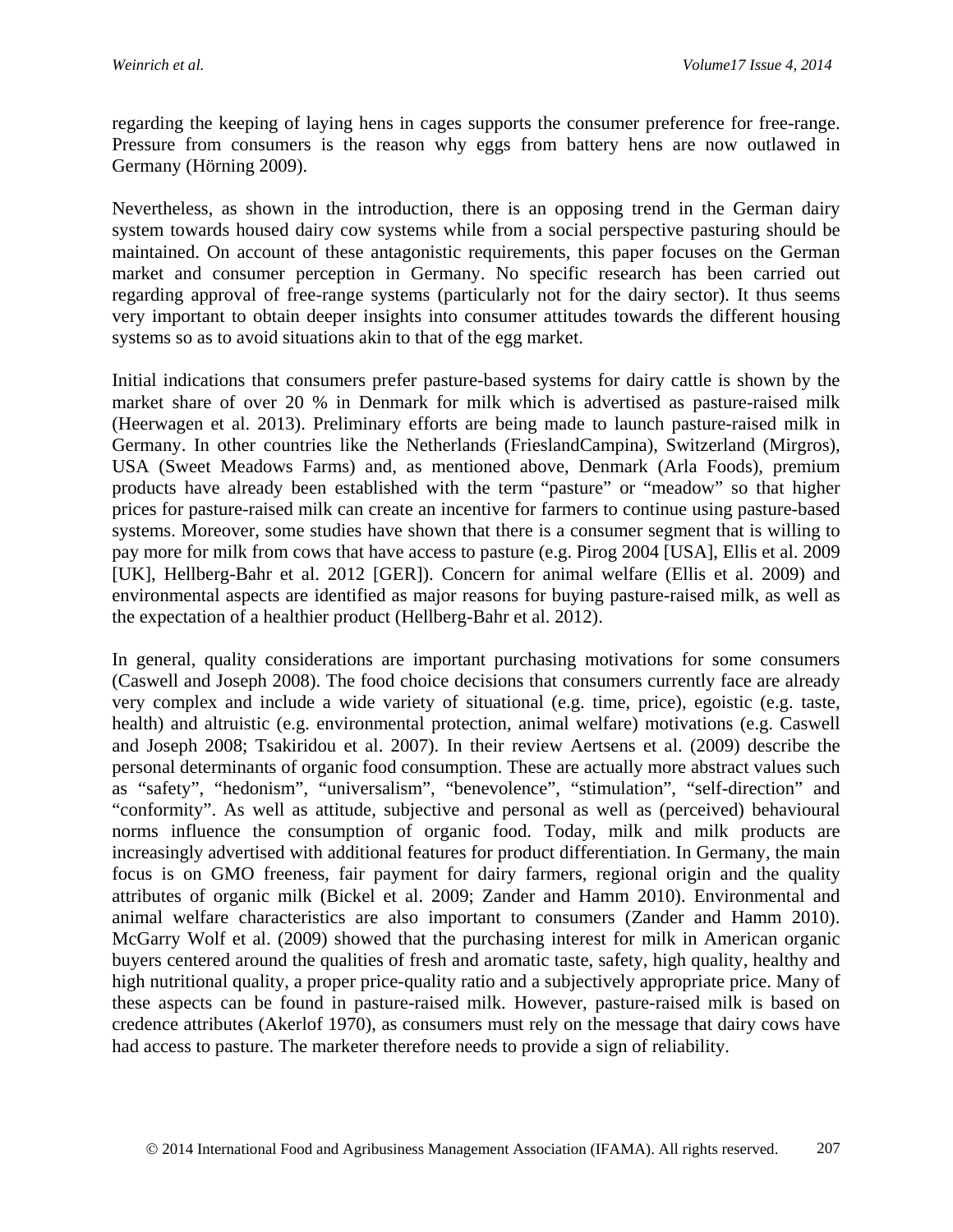Although some consumers may show positive attitudes towards pasturing or the furthering of animal welfare issues, a higher price might still be a barrier to purchasing these products (McEachern and Schröder 2002; Padel and Foster 2005; Plaßmann and Hamm 2009). This phenomenon could be explained by the theory of the consumer-citizen-gap. This describes the gap between the attitudes of citizens and their actual behaviour as customers in their shopping situations (especially in respect to animal welfare aspects in food) (Coff et al. 2008; Harvey and Hubbard 2013). While citizens may state that they support pasturing, they may fail to follow through with it in their purchasing as consumers. This has already been shown with the organic food market: Pearson et al. (2011) come to the conclusion that a gap exists between positive attitude and actual behaviour when it comes to making decisions between organic and conventional foods.

This leads to the conclusion that, as well as analysing attitudes toward fully housed and pasturing systems, the survey presented in this paper should integrate the quality orientation of consumers, often related to a high involvement in the product. These consumers are thus more willing to purchase premium products (Aertsens et al. 2009). The assumption of this paper is therefore that there are consumers who prefer pasturing and who are also willing to purchase pasture-raised milk, since they are interested in quality. However, at the same time, there are people that, although they may prefer free-range systems as citizens, as consumers they block it out and so do not consider whether the milk originates from pasturing or from fully-housed systems; it is here that the consumer-citizen-gap is present.

In order to integrate the theory of the consumer-citizen-gap found in this literature, this analysis includes the quality aspect. The evidence encourages further research to be undertaken involving the separation of consumers according to their purchasing behaviour for foods, especially milk. This is of particular interest to the German market given the current small market share for pasture-raised products.

### **Goals**

All the studies presented in the last section focus on whether consumers would purchase pastureraised milk, on willingness to pay (WTP) analyses or the general preferences of consumers for free-range in livestock farming. The difference in housing systems is not the focal point in this research, or is not even included. What is important is learning more about attitudes towards housing systems and food quality for the purposes of strategic decision-making in the industry concerned.

This paper contributes important background information regarding the perception of housing systems. Due to the issues presented above, regarding decline in pasturing, consumer preference for free-range systems and quality as buying motives, the following three research questions shall be answered:

- How important is pasturing for consumers?
- What is the image of fully housed systems?
- Can the existence of the consumer-citizen-gap regarding quality be verified by different clusters?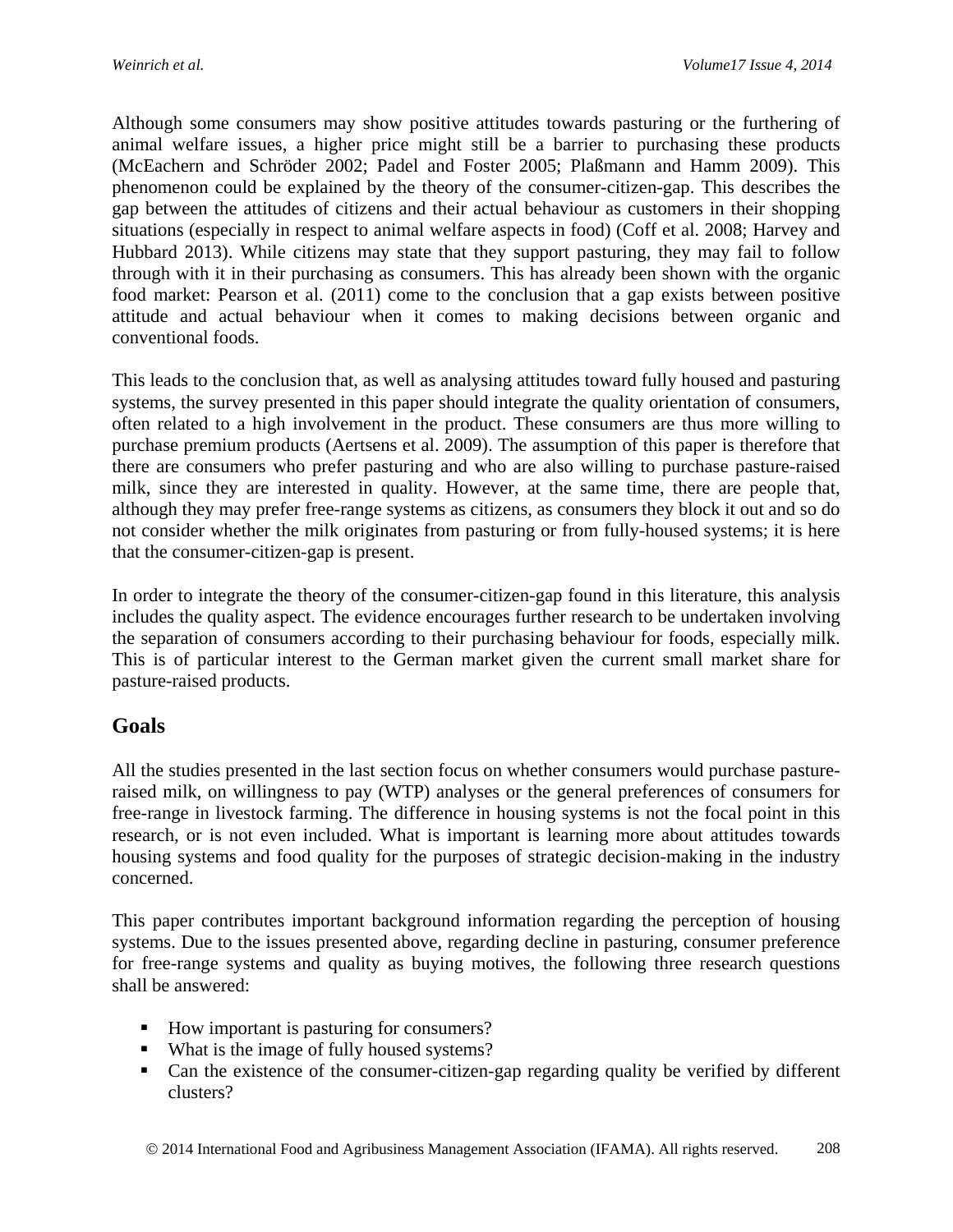It is important for farmers, agricultural technicians and animal shed builders to have this information, so they can be prepared for a possible development regarding consumer expectations. The following factor and cluster analysis have the advantage of combining consumer attitudes towards housed and outdoor systems, while simultaneously separating consumers into different groups depending on their quality orientation. The market potential for pasture-raised milk and further manufactured products can thus be established. The results also lead to recommendations for strategic decision-making in the long run. The results are especially important for dairies and the dairy processing industry regarding their long-term business development.

## **Methodology**

The data collection took place in July 2013 via an online access panel. The sample size was 1,009. To obtain representative results for the German population, quotas were set for age, gender, education and regional distribution. The survey consisted of questions on milk purchasing frequency as well as the relevance of milk production and milk quality. The focus was on animal welfare aspects of pasture and indoor systems. Respondents scored their answers on a five-point Likert scale. The data was analysed using the statistical software IBM<sup>®</sup> SPSS, version 21.

First, descriptive analyses showed the impression of consumers when prompted with images of indoor and outdoor systems. The association was measured by a semantic differential. One set of questions showed three images of modern indoor housing systems and another set displayed cows at pasture. Both sets were randomly presented in order to prevent sequence effects. Next, an explorative factor analysis was used to reduce complexity. Finally, a cluster analysis was conducted for the purpose of identifying different consumer clusters. The cluster analysis was performed in several steps to optimize results. Ward's method was used as a cluster method, and the squared Euclidean distance as an interval measure. K-means clustering was conducted to refine the solution. A discriminant analysis verified the goodness of separation of the K-means algorithm. An analysis of variance (ANOVA) was used to describe the clusters. Post-hoc tests were used to determine significant differences between the means of the ANOVA. Finally, cross tables identified the socio-demographical differences between the resulting clusters.

### **Results**

Due to the quotas set, the survey approximately represents the German population. Average age is 41 years, 49.4 % are male and 50.6 % are female. Regional distribution and education levels correspond with the German population. 29.9 % of the respondents have a net household income of less than  $\epsilon$ 1,500 per month, 28.4 % have between  $\epsilon$ 1,500 and  $\epsilon$ 2,500 per month and 24 % have  $\epsilon$ 2,500 or more per month. 17.9 % did not specify. Table 1 shows the percentage share in relation to the sample and its given distribution in the German population.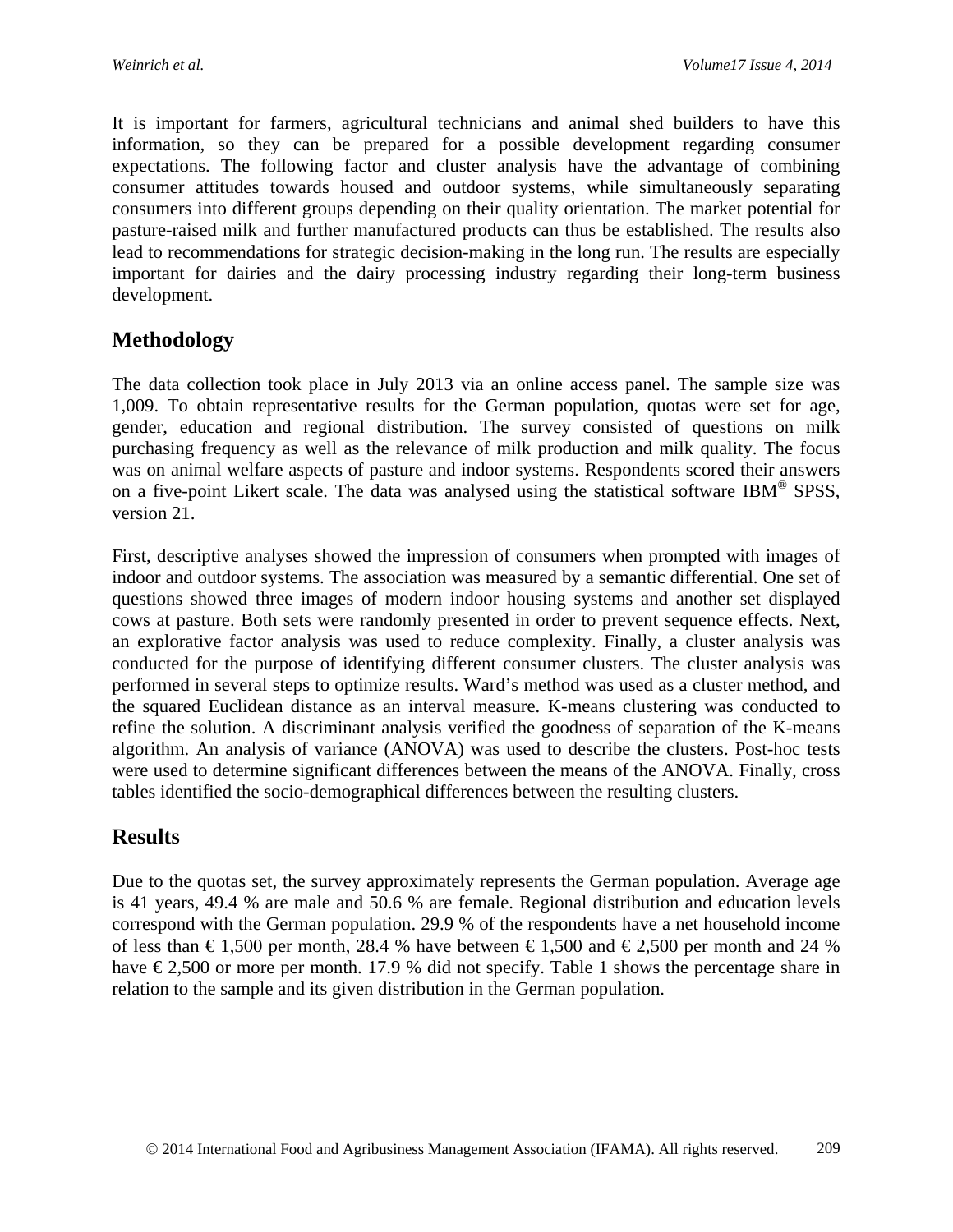| <b>Variable</b>        |                                        | Frequency $(\% )$ | Frequency $(\% )$        |  |
|------------------------|----------------------------------------|-------------------|--------------------------|--|
|                        | <b>Description</b>                     | <b>Sample</b>     | Germany <sup>1</sup>     |  |
| Age                    | 16 to 30                               | 26.1              | 24.8                     |  |
|                        | 31 to 50                               | 42.8              | 41.2                     |  |
|                        | Older than 50                          | 31.4              | 34                       |  |
| Gender                 | Male                                   | 49.4              | 49.6                     |  |
|                        | Female                                 | 50.6              | 50.4                     |  |
| Region                 | North                                  | 15.8              | 15.9                     |  |
|                        | South                                  | 27.5              | 28                       |  |
|                        | East                                   | 20.7              | 20.5                     |  |
|                        | West                                   | 36.1              | 35.6                     |  |
| <b>Education</b> level | No qualification                       | 5.2               | 7.8                      |  |
|                        | Primary school                         | 40.2              | 36.6                     |  |
|                        | Secondary school                       | 28.2              | 28.8                     |  |
|                        | A-level                                | 13.0              | 13.6                     |  |
|                        | University or vocational qualification | 13.4              | 13.2                     |  |
| Net household income   | Less than $1,500$                      | 29.9              | $\overline{\phantom{a}}$ |  |
|                        | 1,500-2,500                            | 28.4              |                          |  |
|                        | More than 2,500                        | 24.0              |                          |  |
|                        | n. s.                                  | 15.7              | 0.4                      |  |

#### **Table 1.** Sample characterization

**Source.** Authors' calculation; Federal Statistical Office (2012)

First of all, the respondents were asked to provide their semantic association to images of cows by means of a semantic differential (Figure 1 and Figure 2). The pictures were taken from typical farms and discussed with experts from the industry. Especially the indoor system is presented with images coming from newly built and modern farms using cubicle housing systems.



**Figure 1.** Presented pictures of housed system

 $\overline{a}$ 

<span id="page-5-0"></span> $1$  Quota of the German population solely for the purposes of showing the quota (age, gender and region) used to build the sample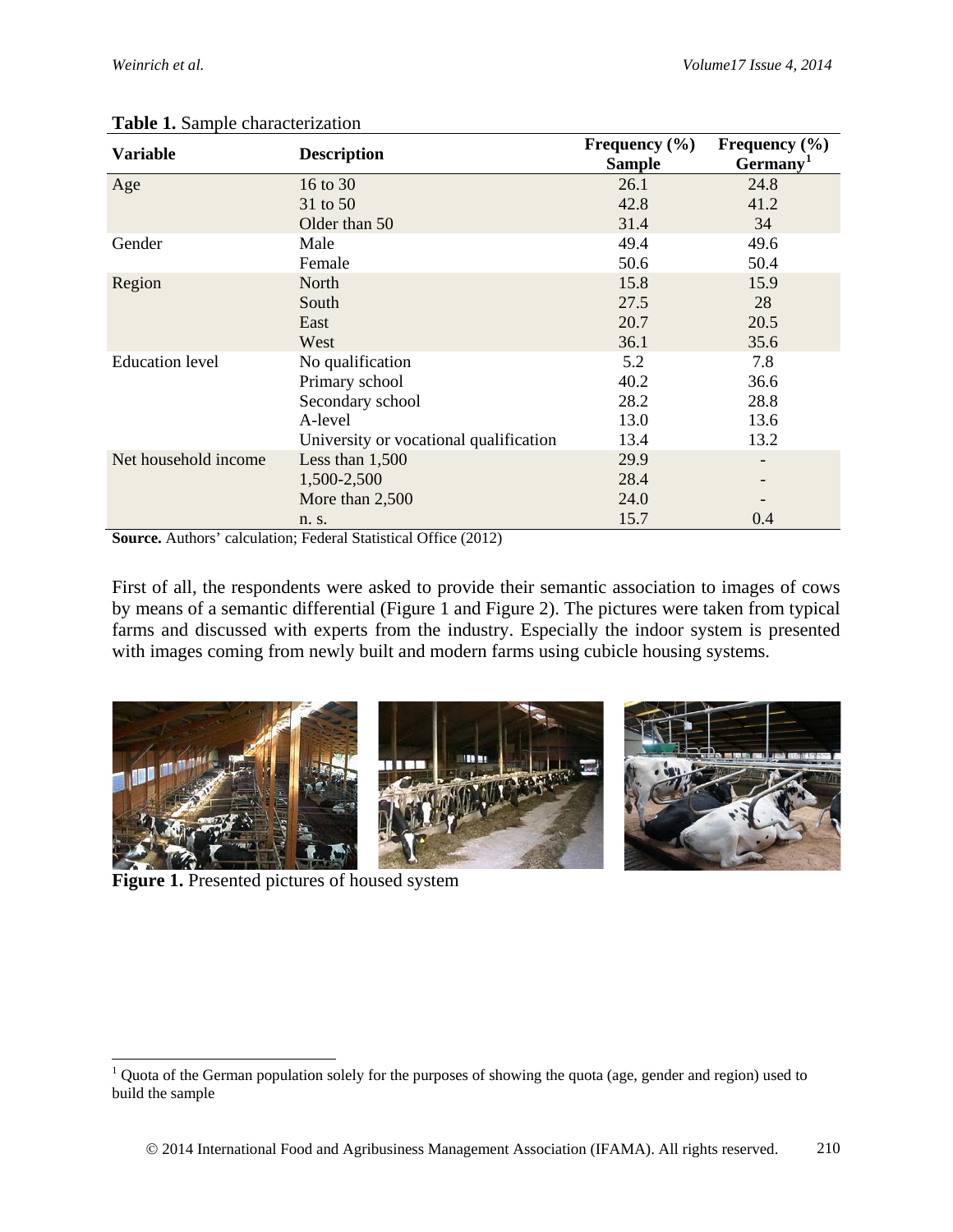

**Figure 2.** Images presented of outdoor systems

Tables 2 and 3 show higher mean values for positively connoted words, connected with images of outdoor systems. As Tables 2 and 3 illustrate, the housed system evoked more negative connotations than did the images of the dairy cows outdoors.

**Table 2.** Semantic differential for fully housed systems (answers in %)

|                              | <b>Very</b><br>(2) | Slightly<br>(1) | Partly/<br>partly(0) | Slightly<br>$(-1)$ | <b>Very</b><br>$(-2)$ |                             | <b>Mean</b><br>value |
|------------------------------|--------------------|-----------------|----------------------|--------------------|-----------------------|-----------------------------|----------------------|
| Animal friendly              | 9.2                | 10.9            | 28.2                 | 25.9               | 25.9                  | Cruel towards<br>-animals   | $-0.48$              |
| Healthy                      | 10.4               | 15.9            | 35.6                 | 20.1               | 18.1                  | Unhealthy                   | $-0.20$              |
| Traditional                  | 11.0               | 14.4            | 22.8                 | 20.1               | 31.8                  | Industrial                  | $-0.47$              |
| Modern                       | 26.2               | 30.4            | 28.0                 | 7.1                | 8.3                   | Old-fashioned               | 0.59                 |
| Environmentally<br>-friendly | 9.1                | 14.3            | 41.2                 | 20.6               | 14.8                  | Environmentally<br>-harmful | $-0.18$              |
| Caring                       | 7.4                | 10.3            | 25.0                 | 27.1               | 30.1                  | Loveless                    | $-0.62$              |
| Close to nature              | 6.9                | 7.6             | 20.6                 | 24.9               | 40.0                  | Unnatural                   | $-0.84$              |
| $n = 995 - 1,003$            |                    |                 |                      |                    |                       |                             |                      |

#### **Table 3.** Semantic differential for outdoor systems (answers in %)

|                              | Very<br>(2) | Slightly<br>(1) | Partly/<br>partly(0) | Slightly<br>$(-1)$ | <b>Very</b><br>$(-2)$ |                             | <b>Mean</b><br>value |
|------------------------------|-------------|-----------------|----------------------|--------------------|-----------------------|-----------------------------|----------------------|
| Animal friendly              | 70.4        | 17.2            | 10.0                 | 1.8                | 0.6                   | Cruel towards<br>animals    | 1.55                 |
| Healthy                      | 65.6        | 21.6            | 11.3                 | 1.0                | 0.6                   | Unhealthy                   | 1.5                  |
| Traditional                  | 65.2        | 21.6            | 10.3                 | 2.1                | 0.9                   | Industrial                  | 1.48                 |
| Modern                       | 27.5        | 21.4            | 34.6                 | 12.5               | 4.0                   | Old-fashioned               | 0.56                 |
| Environmentally<br>-friendly | 56.0        | 25.7            | 14.9                 | 2.7                | 0.7                   | Environmentally<br>-harmful | 1.34                 |
| Caring                       | 54.7        | 26.9            | 15.4                 | 2.2                | 0.8                   | Loveless                    | 1.32                 |
| Close to nature              | 74.2        | 15.2            | 8.9                  | 0.9                | 0.8                   | Unnatural                   | 1.61                 |
| $n = 999-1,004$              |             |                 |                      |                    |                       |                             |                      |

In a second step, attitudes towards the different systems were evaluated using likert scale questions, resulting in a factor analysis. According to the Kaiser-Meyer-Olkin criterion, the result of the factor analysis is excellent (KMO =  $0.929$ ; Kaiser 1974). Bartlett's test of sphericity is highly significant, which demonstrates that the variables are highly correlated (Backhaus et al. 2006). The survey had several goals. As the aim was to identify consumers' attitudes concerning fully housed systems and outdoor systems, the first two factors from Table 4 were chosen. As the third factor pertains to the consumer-citizen-gap, it was chosen as well. Thus, only the first three out of the resulting six factors in Table 4 entered the cluster analysis as the focal point. Adding the other factors to the cluster analysis might also have resulted in clusters being too complex. It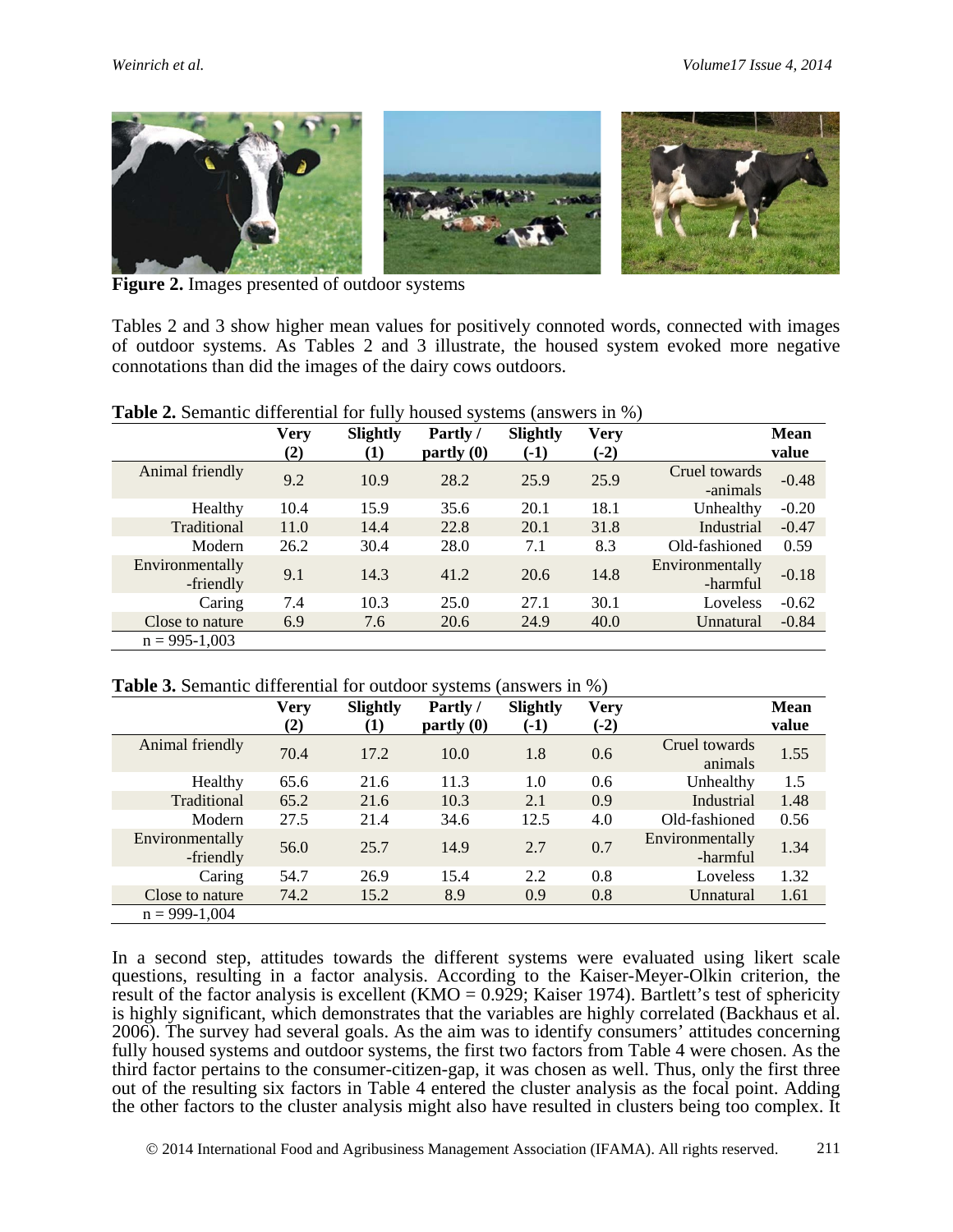is these three factors that are presented hereafter. The first factor includes eight items regarding pasture-raised milk. It is thus named pro pasturing. The second factor combines seven items that support fully housed systems and is thus named pro fully-housed systems. The third factor includes seven items regarding attitudes towards quality. Items loading on this factor refer to regional milk purchase, WTP for known brands, purchase of organic milk as well as environmentally-friendly and animal-friendly production standards, in addition to the items "Healthy nutrition is important to me" and "I like to try new things". All items and factor loadings are outlined in detail in Table 4.

| <b>Factor Loadings</b><br><b>Factors and Items</b>                                                   |       |  |  |  |
|------------------------------------------------------------------------------------------------------|-------|--|--|--|
| Pro pasturing (Cronbach's Alpha = $0.918$ ; % of variance = 17.950)                                  |       |  |  |  |
| Pasture grass is important for the good nutrition of animals.                                        | 0.847 |  |  |  |
| Outdoor exercise in the fresh air is important to make the animals feel comfortable.                 | 0.826 |  |  |  |
| Pasture is important for our natural environment.                                                    | 0.802 |  |  |  |
| Dairy cows at pasture are important in our agricultural landscape.                                   | 0.799 |  |  |  |
| Dairy cows need outdoor exercise in the fresh air.                                                   | 0.745 |  |  |  |
| Fresh grass as feed makes animals healthier.                                                         | 0.744 |  |  |  |
| For me, pasturing is the most natural form of dairy farming.                                         | 0.681 |  |  |  |
| I cannot imagine an agricultural landscape without grazing cows.                                     | 0.666 |  |  |  |
| Pro fully housed systems (Cronbach's Alpha = $0.833$ ; % of variance = 11.994)                       |       |  |  |  |
| Dairy cows in indoor systems are better looked after.                                                | 0.799 |  |  |  |
| Animal illness will be noticed faster in indoor systems.                                             | 0.746 |  |  |  |
| Dairy cows in indoor systems can be fed according to requirements.                                   | 0.741 |  |  |  |
| Dairy cows in indoor systems are better protected against heat and cold.                             | 0.735 |  |  |  |
| Dairy cows in indoor systems produce more milk and are therefore more climate-friendly.              | 0.655 |  |  |  |
| Milk can be produced more cost-effectively in indoor systems.                                        | 0.631 |  |  |  |
| I can understand that farmers these days do not want to push dairy cows onto pasturage every day.    | 0.445 |  |  |  |
| Quality orientation (Cronbach's Alpha = 0.809; % of variance = 9.959)                                |       |  |  |  |
| While shopping I try to look out for products that were produced in an environmentally-friendly way. | 0.703 |  |  |  |
| While shopping I try to look out for products that were produced in an animal-friendly way.          | 0.689 |  |  |  |
| I mostly buy organic milk.                                                                           | 0.680 |  |  |  |
| For known brands, I would definitely pay a surcharge.                                                | 0.609 |  |  |  |
| I prefer buying milk from my region.                                                                 | 0.565 |  |  |  |
| Healthy nutrition is important to me.                                                                | 0.556 |  |  |  |
| I like to try new things.                                                                            | 0.519 |  |  |  |
| Dairy company policy (Cronbach's Alpha = 0.898; % of explained variance = 9.288)                     |       |  |  |  |
| The dairy farm behaves in an environmentally-conscious way.                                          | 0.814 |  |  |  |
| The milk is from species-appropriate livestock farming.                                              | 0.809 |  |  |  |
| Fair milk prices for farmers in Germany.                                                             | 0.796 |  |  |  |
| Milk in its natural state.                                                                           | 0.710 |  |  |  |
| Pragmatism (Cronbach's Alpha = $0.746$ ; % of explained variance = $6.971$ )                         |       |  |  |  |
| If indoor housing means cheaper milk, it suits me.                                                   | 0.670 |  |  |  |
| I have to do my shopping fast; I don't look out for differences in milk.                             | 0.655 |  |  |  |
| I especially look out for low-priced milk prices.                                                    | 0.645 |  |  |  |
| If the cows are well, indoor housing is fine.                                                        | 0.538 |  |  |  |
| If modern cowsheds provide animals with plenty of exercise and fresh air, that is completely fine.   | 0.508 |  |  |  |
| Animal Welfare (Cronbach's Alpha = $0.644$ % of explained variance = $4.624$ )                       |       |  |  |  |
| I cannot imagine that cows that are living only in a barn can feel well.                             | 0.669 |  |  |  |
| For me, keeping cows indoors year-round is cruelty to animals.                                       | 0.653 |  |  |  |
| KMO (Kaiser-Meyer-Olkin) = $0.929$ ; explained total variance = $60.79$ %                            |       |  |  |  |
| Bartlett-Test for sphericity = $16,946.484$ ; significance = 0.000                                   |       |  |  |  |
| $n = 1,009$                                                                                          |       |  |  |  |

**Table 4.** Results of the factor analysis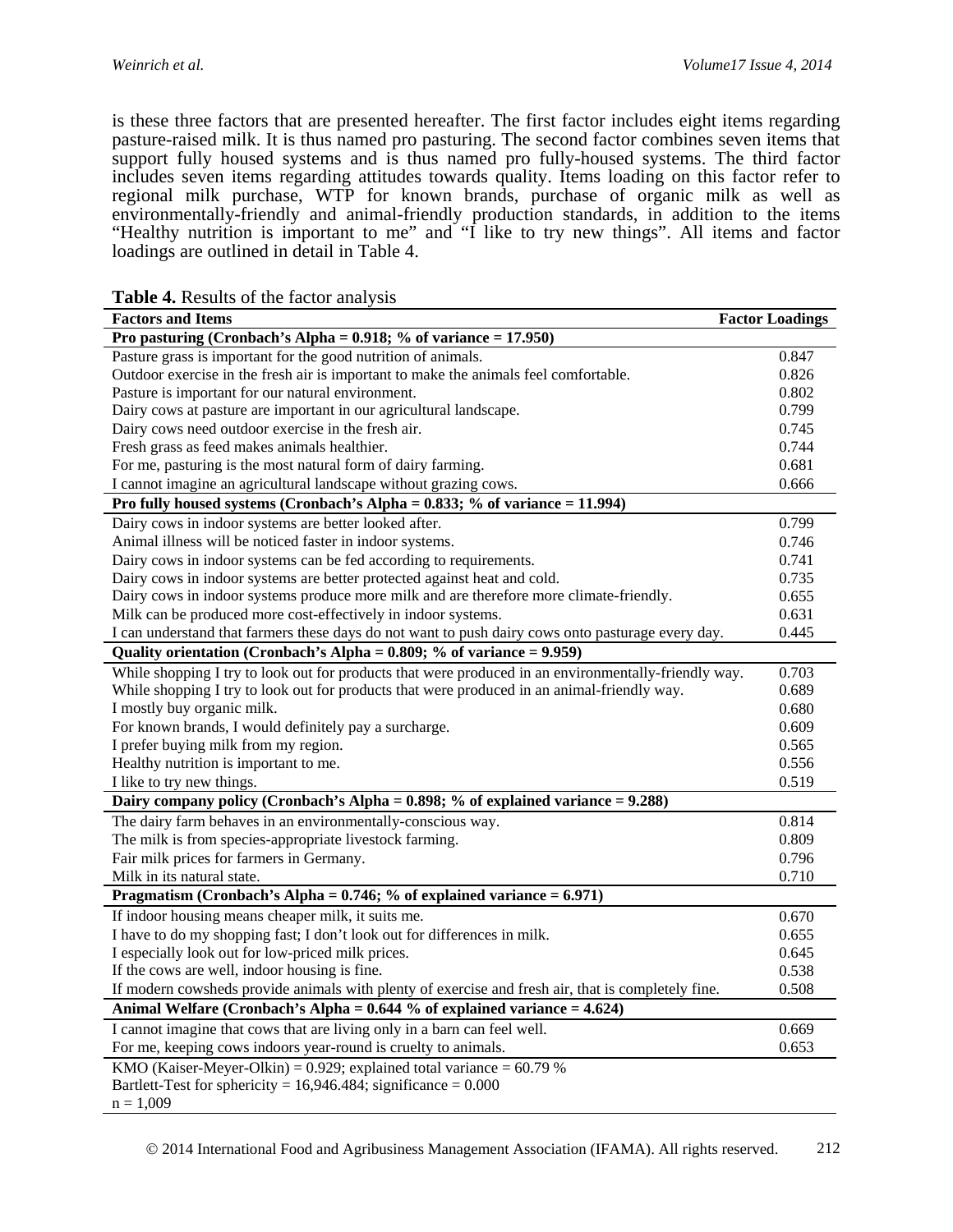Based on Ward's method, scree tests, a dendrogram and other practical considerations, a fourcluster solution was decided upon. K-means gave F values for all the cluster-forming variables that were significant at the 1 % level, suggesting that the clusters were homogeneous. The average value for Eta is 0.726, showing that there are significant differences between the clusterforming factors and that the variance within the clusters, is negligible. Eta-squared is 0.529; therefore, 52.9 % of the variance within the cluster-forming factors can be attributed to differences between the clusters. 96.8 % of the cases were attributed to the same clusters by both K-means and discriminant analysis. Table 5 (see Appendix) contains the detailed results of the cluster analysis.

The four clusters can be characterized as follows: The first cluster is the second largest, with a total of 281 consumers. It has high mean values for the pro pasturing and quality orientation factors, whereas the pro fully housed systems factor has a negative mean value. This is therefore the "quality-conscious" cluster. The second cluster is the smallest one. It has no high values for any factor mean value. Therefore, it could be characterized as the "undecided" cluster. The third cluster has a size of 257 respondents. These consumers are less quality-orientated, but show positive values for the pro pasturing and pro fully housed systems factors. This cluster is named the "generalists". The fourth cluster is the largest one. It has a high value for the pro pasturing factor, but lower values for the pro fully housed systems and quality orientation factors. This is therefore the "pasture-supporters" cluster.

The results illustrate that clusters 1, 3, and 4 have the highest mean values for the pro pasturing factor. Since the third cluster also has a high score for the pro fully housed systems factor, this cluster is a less optimal target group for pasture-raised milk. The quality orientation factor is an important aspect for consumers in the first cluster, whereas consumers in the fourth cluster have less interest in the quality characteristics of the products. This difference could be explained by socio-demographic relationships. Whereas the first cluster contains significantly more women and more consumers with a higher education level, cluster number four is overrepresented by consumers from the lower income classes. This group also has significantly more consumers with only a secondary school education and significantly less with a university degree.

To discover whether the theory of the consumer-citizen-gap can be verified, the WTP for pasture-raised milk was requested in the survey. The respondents were asked to imagine that they were in front of a supermarket shelf. They saw four realistic offers of milk with the corresponding realistic prices, as follows: private label ( $\epsilon$ 0.65), milk brand one ( $\epsilon$ 0.95), organic milk ( $\in$  1.05), milk brand two ( $\in$  1.25). The respondents were also shown a product dummy of pasture-raised milk. Then, they were requested to state their WTP for 1 litre pasture-raised milk. Outliers stating a WTP more than 30 % of the average WTP or less than 30 % of the average WTP were removed from the WTP calculation.

On average a WTP of  $\epsilon$ 1.04 was stated. The WTP for 1 litre of pasture-raised milk was also calculated for each different cluster and compared to reference prices. The result for the first cluster is a WTP of  $\epsilon$ 1.13, for the second  $\epsilon$ 0.98 and respondents of the third and fourth cluster each stated a WTP of  $\epsilon$  1.01 for 1 litre of pasture-raised milk. The WTP of the first cluster is significantly higher than the WTP of the other clusters. Table 6 below gives an overview of the WTP for the four clusters.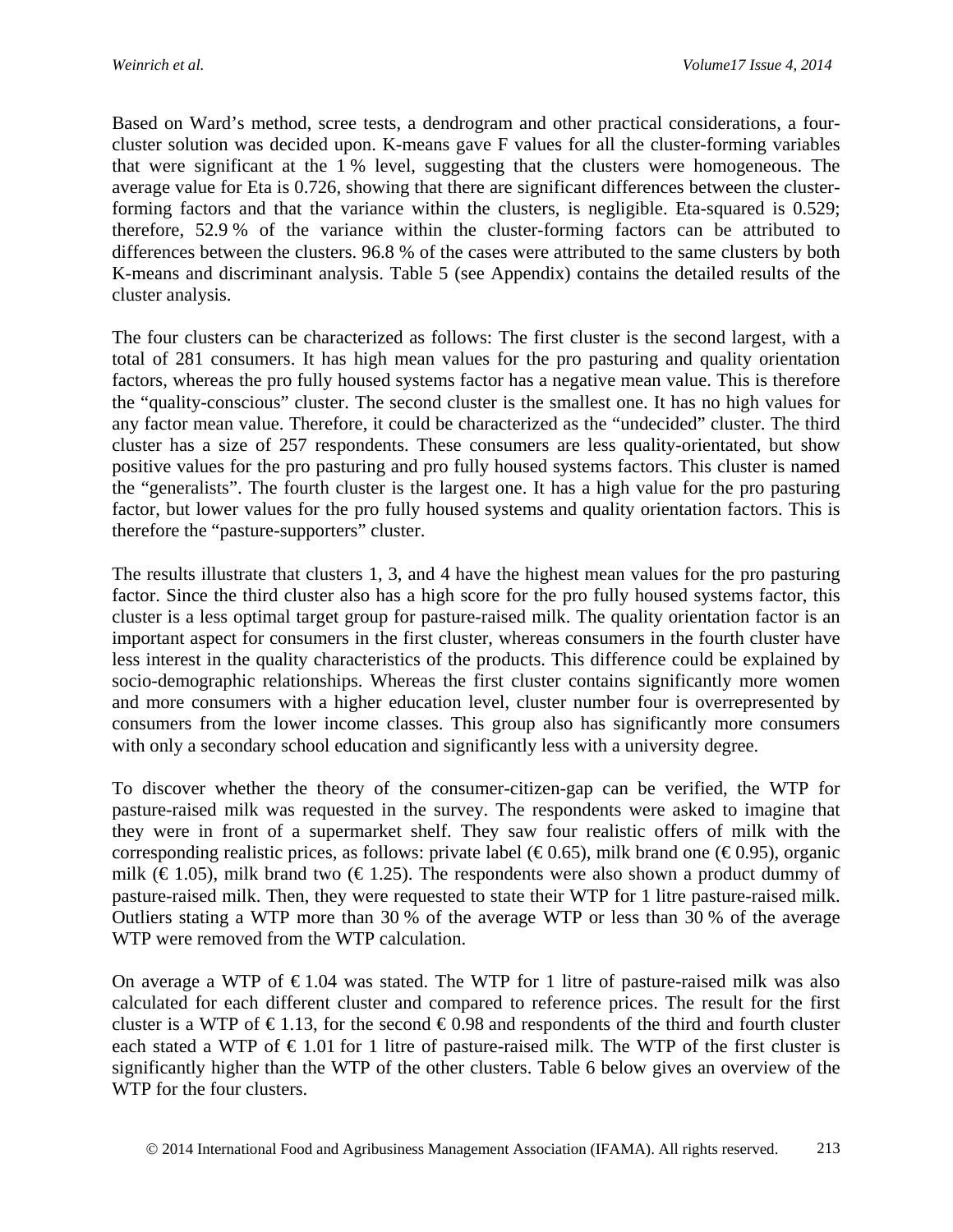| <b>WTP for Cluster 1</b> | <b>WTP for Cluster 2</b> | <b>WTP for Cluster 3</b> | <b>WTP for Cluster 4</b> |
|--------------------------|--------------------------|--------------------------|--------------------------|
|                          | €0.98                    | €1.01                    | $\epsilon$ 1 01          |

#### **Table 6.** Results of the calculated WTP

## **Discussion**

The literature shows that there is a gap between the rising number of large farms that prefer housed systems for dairy cattle (Schleyer et al. 2013) and customers who demand milk from cows with access to pasture (Ellis et al. 2009; WSPA 2010). The survey presented reveals that consumers differ in their attitudes towards the different housing systems and in their quality orientation. As this was an approximately representative sample, the results can be transferred to the German population.

The semantic differential clearly gives an initial indication that free range systems have positive connotations whereas images of indoor systems evoke more negative emotions. A reason for that might be that grazing cows are firmly anchored images. As known in the literature, pictures can be recollected better than words (e.g. Paivio and Csapo 1973; Graber 1996). The factor analysis confirms a separated perception of housed and outdoor systems, by items loading on two different factors (pro fully housed system / pro pasturing). The positive associations of pasturing are therefore separate from the negative associations of a fully housed system. The items loading on the factor pro fully housed system are perceived primarily as technical advantages by farmers, as opposed to the emotional items loading on the factor pro pasturing.

A particularly suitable target group for pasture-raised milk is the first cluster of quality-conscious participants with a high education level, but the value attached to pasturing by the fourth cluster also makes it a suitable candidate. Both clusters demonstrate high levels of agreement with statements concerning cows having access to pasture and fresh air. They also both agree that they wish to retain dairy cattle in the landscape.

There are, however, clear differences between the clusters regarding quality aspects. For the first cluster respondents it is important to know where the milk they purchase comes from. They have the highest agreement levels to the statements "While shopping I try to look out for products that were produced in an environmentally-friendly way." ( $\mu$  = 1.34) and "While shopping I try to look out for products that were produced in an animal-friendly way." ( $\mu$  = 1.38). These two statements are less distinctive for the fourth cluster ( $\mu$  = 0.06 and  $\mu$  = 0.21). Quality orientation is generally not an important aspect for pasture-supporters ( $\mu$  = -0.15). This might be due to the fact that the fourth cluster has significantly more respondents with a lower education level and also a significantly higher proportion of respondents distributed across the two lowest income classes. Pasturing might be a very important aspect to these consumers, but when out shopping they pay less attention to food quality aspects. Price might be more important for this group as they show a lower WTP than the quality-conscious cluster. The first cluster of quality-conscious, which makes up 28.1 % of the participants, can therefore be seen as the core target group. The results are congruent with the present market share of 20 % of pasture-raised Danish milk (Heerwagen et al. 2013) and the calculated WTP: While the first and fourth clusters have similar attitudes towards the housing systems, the WTP of the quality-conscious cluster at  $\epsilon$ 1.13 is 12 cents higher than the WTP of the pasture-supporters. The fourth cluster of pasture-supporters (28.3 %)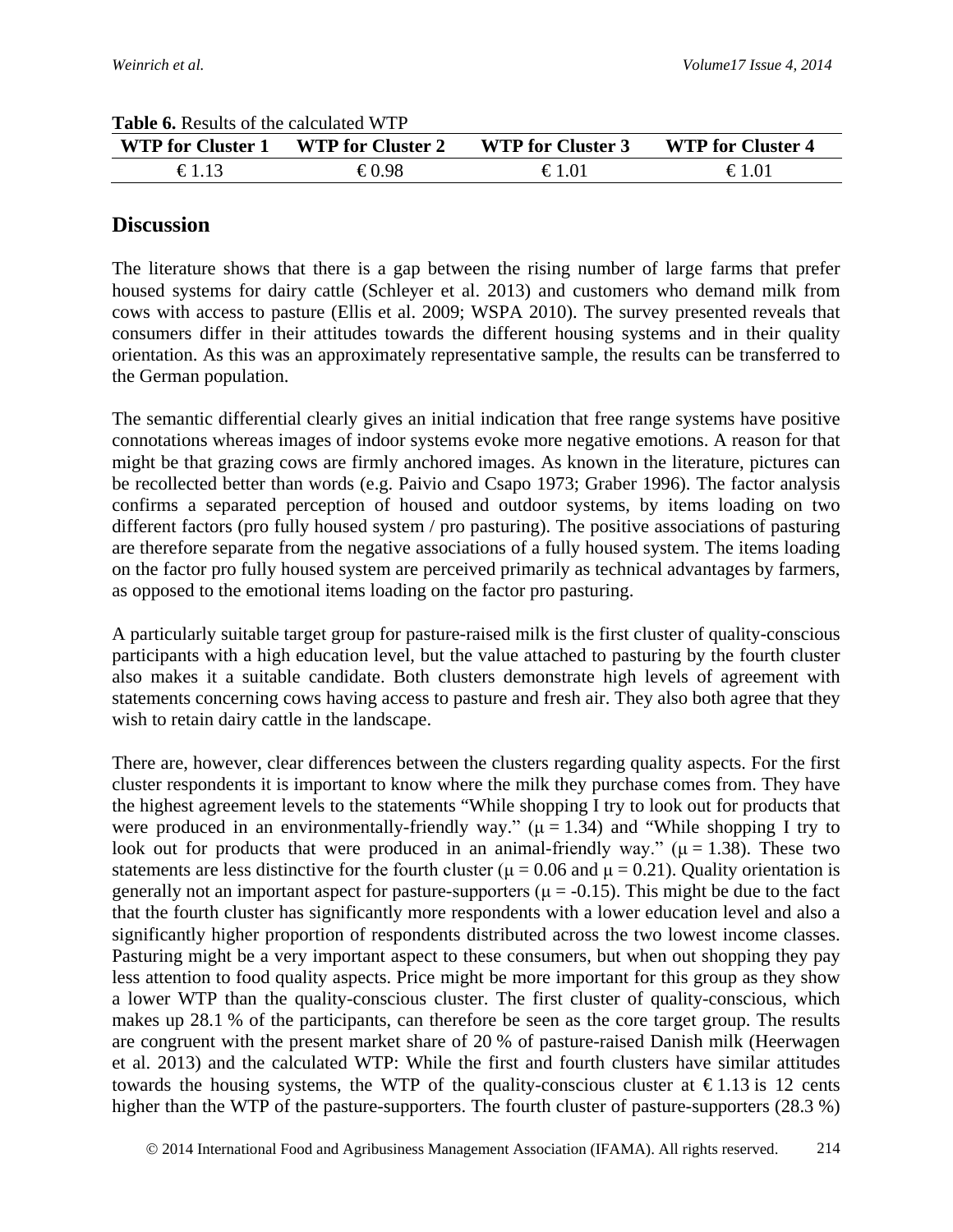can be seen as an extended target group given that they also prefer pasturing, but are not willing to pay such a high price for pasture-raised milk as the quality-conscious cluster. The differences between cluster 1 and cluster 4 are a strong indication of a possible consumer-citizen-gap. Both clusters show similar attitudes concerning the factor pro pasturing and pro fully housed system. But when comparing the WTP for pasture-raised milk between the clusters, it can be seen that the first cluster has a significantly higher WTP ( $\in$ 1.13) than the fourth cluster ( $\in$ 1.01). Thus, it can be assumed that for the fourth cluster pasturing is not an important buying motive and so does not influence the purchase decision what is also supported by their lower agreement to quality attributes.

The third cluster, the generalists (25.7 %), may also be an extended target group for pastureraised products. Statements about pasture-access are important for them, but they do not disapprove of indoor-housing as much as the other groups. In this respect they agree particularly with the statements in favour of the indoor-housing system that refer to advantages for animals (e.g., "In indoor systems, animal illness will be noticed faster."). In addition, they tend to look for animal-friendly produced products ( $\mu = 0.47$ ). If they are informed about the gains of outdoor systems it might influence their purchasing decision. The positive attitude towards both housing systems ( $\mu = 1.18$ ;  $\mu = 1.04$ ) confirms that indoor and outdoor systems are separately perceived. Consumers in the third cluster see positive aspects for indoor and outdoor systems. They seem to be open to arguments for both housing systems.

A clear market potential for pasture-raised milk is thus shown. Moreover, all groups would pay a surcharge for pasture-raised milk, which is consistent with results from previous surveys (Pirog 2004; Ellis et al. 2009, Hellberg-Bahr et al. 2012). The results mean that a financial incentive for producing pasture-raised milk and dairy products would be reasonable for producers, processors and marketers, as long as this aspect is highlighted and promoted on the product. Offering an incentive is important in developing a solid market. However, the calculated WTP has to be carefully considered due to the theory of the consumer-citizen-gap. A known gap exists between the attitudes of citizens and their actual behaviour as customers during their purchasing situations (especially with respect to animal welfare aspects in food) (Coff et al. 2008; Harvey and Hubbard 2013). Animal welfare aspects as well as environmental and quality aspects can be overlooked during the decision-making process in the supermarket as while completing the survey customers are answering as citizens who are presenting their general opinion. The two most promising target groups differ in their attitudes towards quality orientation ( $\mu$  = 0.97 for the first cluster and  $\mu = -0.15$  for the fourth cluster) and their WTP (€1.13 and €1.01), which might confirm that for some customers there is a gap in their behaviour as citizen and consumer. While the quality-conscious will also pay a premium, pasturing-supporters decide according to the price they see on the product shelf in the supermarket. This is confirmed by the significantly higher WTP of the first cluster.

### **Conclusions**

As the results show, housed systems evoke negative connotations. In the semantic differential and the cluster analysis more than 50 % of respondents consider fully housed systems problematic. Obviously, many consumers have clear preferences for pasturing. This attitude has already created a severe image problem for those keeping laying hens in cages. In Germany,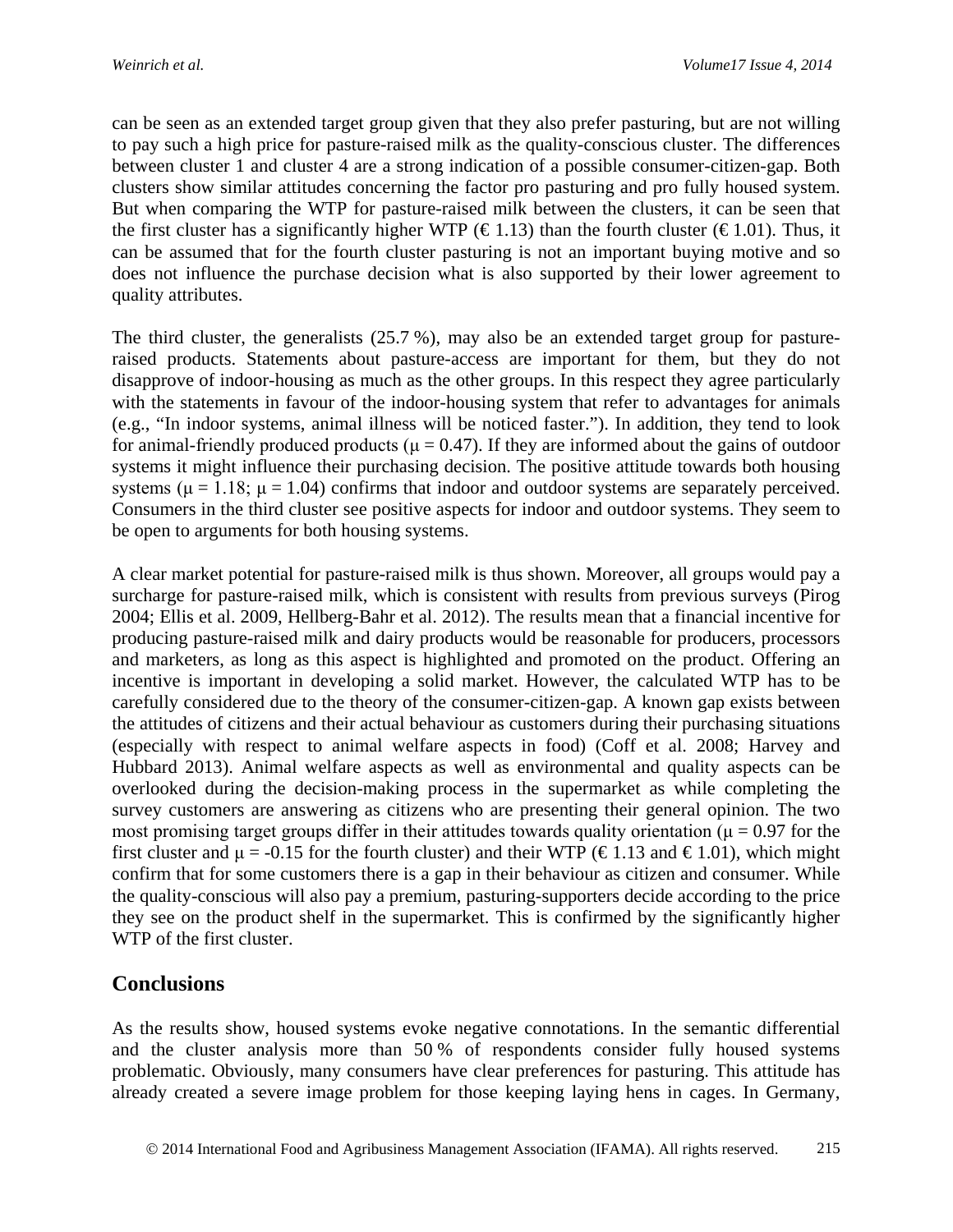today, legal guidelines forbid this type of livestock farming. In order to prevent a similar crisis, the dairy sector has to face up to this consumer perception.

At first thought it could be seen as a paradox to compensate by a higher price and used as a marketing tool the fact that dairy cattle have access to pasture, given that this was a norm only a few decades ago. The changes of structure in dairy farming (less use of grassland in dairy farming; see above) have caused the dairy sector to face up to these new issues. The conducted consumer survey shows that pasturing is an important issue for customers and can be used as a sales argument for a relatively large group of customers.

Today, only a few countries, such as the Netherlands, have consistent standards for dairy products labelled as pasture-raised. But it is only fixed standards for the term pasture-raised milk that can guarantee consumers will not feel deluded. Honest and transparent standards and an appropriate labelling system for pasture-raised milk must therefore be built up in the near future to target cluster one: a consumer group of 28.1 % of the German population which is characterized by a significantly higher WTP for pasture-raised milk. Otherwise, farmers may tend to give up on pasture-grazing for their dairy cattle due to higher economies of scale of indoor housing systems. Additionally, a study by Kehlbacher et al. (2012) examined the fact that information about certification has a positive influence on WTP. It is therefore important to live up to the demands of consumers and also to the practicalities of farmers. Taking all market participants into account, a solid system can be generated that retains and builds upon the grazing system. Given these conditions, the market potential demonstrated encourages farmers and the dairy-products sector to highlight and promote the positive aspects of pasture-raised milk.

# **Limitations**

Due to the discrepancy between consumer and citizen, future WTP research has to be verified by demonstrated preferences, e.g., in a supermarket test. Furthermore, the results are only valid for the German population and no comparable research yet exists for housing systems. Further research in Germany and in additional countries therefore needs to be carried out to discover consistent or contrary results. The survey also provides hints on the importance of food source for dairy cows in terms of grass and the fatty acid composition of milk in terms of omega-3 fatty acids. More detailed research is necessary to evaluate their importance on a purchasing decision. For example, in Austria instead of pasture-raised milk, a prominent marketing trend in the milk sector is hay milk ("Heumilch"), a label that guarantees the abandonment of silage fodder.

# **References**

- Akerlof, G. A. 1970. The Market for Lemons, Quality Uncertainty and the Market Mechanism. *Quarterly Journal of Economics* 84 (3): 488-500.
- Aertsens, J., W. Verbeke, K. Mondelaers and G. V. Huylenbroeck. 2009. Personal determinants of organic food consumption: a review. *British Food Journal* 111 (10): 1140-1167.
- Backhaus, K., B. Erichson, W. Plinke and R. Weiber. 2006. *Multivariate Analysemethoden: Eine anwendungsorientierte Einführung*. 11th Edition. Springer, Berlin.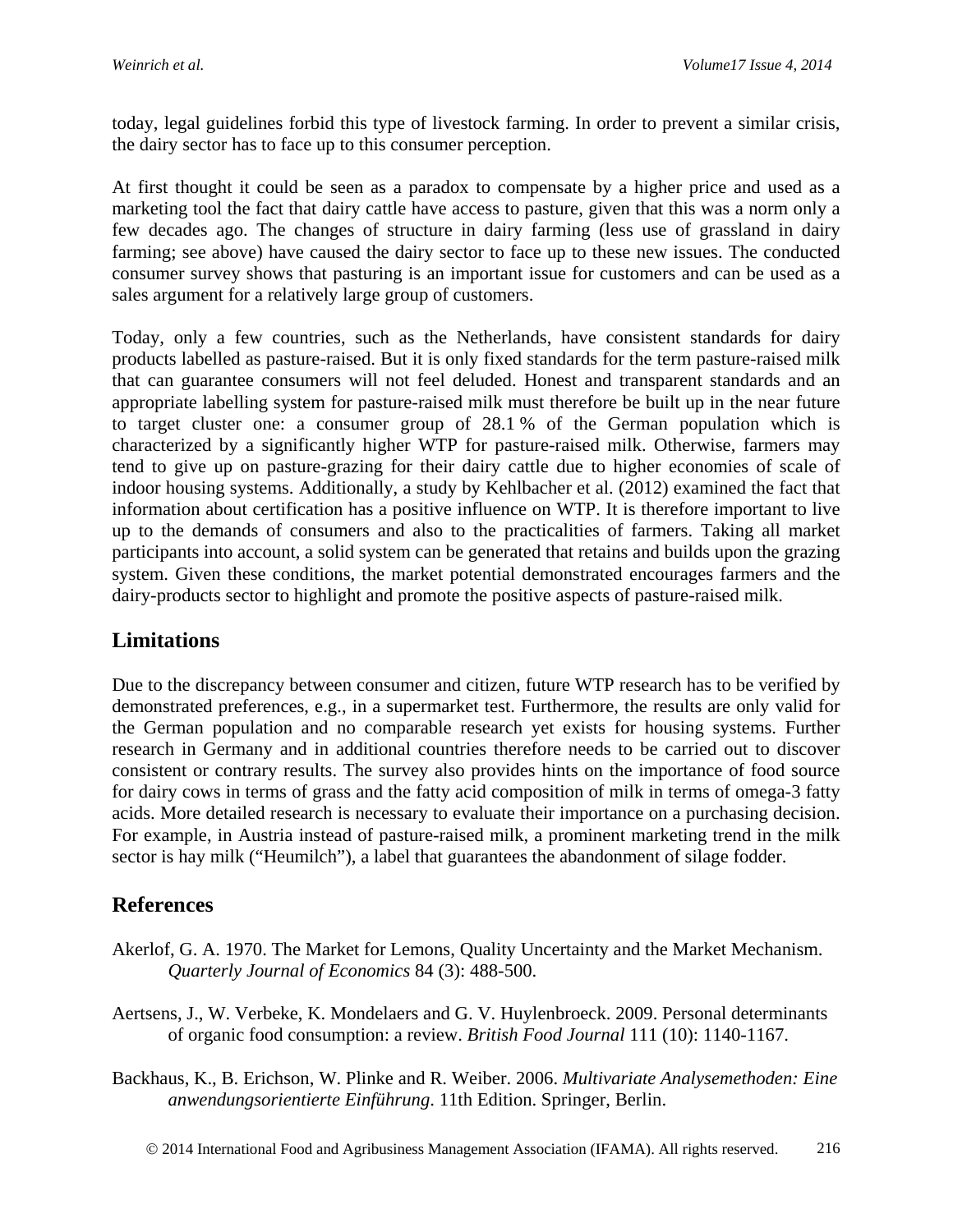- Baur, I., M. Dobricki and M. Lips. 2010. Einstellung zur Hochleistungs- und Vollweidestrategie. *Agrarforschung Schweiz* 1 (9): 326-333.
- Bickel, M., Mühlraht, D. and K. Zander. 2009. Kaufmotive und Zahlungsbereitschaften für Erzeuger-Fair-Milch-Produkte der Upländer Baurnmolkerei. In: Mayer, J., T. Alföldi, F. Leiber, D. Dubois, P. Fried, F. Heckendorn, … and H. Willer (Eds.). *10. Wissenschaftstagung Ökologischer Landbau*: 10-14. Berlin.
- Brade, W. 2012. Vor- und Nachteile der Weidehaltung von hochleistenden Milchkühen. *Berichte über Landwirtschaft* 90 (3): 447-466.
- Caswell, J. A. and S. Joseph. 2008. Consumer Demand for Quality: Major Determinant for Agricultural and Food Trade in the Future? *Journal of International Agricultural Trade and Development* 4 (1): 99-116.
- Coff, C., M. Korthals and D. Barling. 2008. Ethical Traceability and Informed Food Choice. *Ethical Traceability and Communicating Food*, edited by Coff, C., D. Barling, M. Korthals and N. Thorkild, 1-14. Springer, Dordrecht.
- Deimel, I., S. Rumm and B. Schulze. 2012. Öffentlichkeitsarbeit der Verdelungsbranche: Eine empirische Analyse der Wahrnehmung von Landwirten und Verbrauchern im Licht der Konflikt- und Glaubwürdigkeitsforschung. *Schriftenreihe der Rentenbank Band 28 – Veredelungsstandort Deutschland*: 51-73.
- Ellis, K. A., K. Billington, B. McNeil and D. E. F. McKeegan. 2009. Public opinion on UK milk marketing and dairy cow welfare. *Animal Welfare* 18 (3): 267-282.
- FAO (Food and Agriculture Organization of the United States). No date. Chapter 2: Global Dairy Sector: Status and Trends. http://www.fao.org/docrep/012/i1522e/i1522e02.pdf [accessed November 16, 2013].
- Fearne, A. and D. Lavelle. 1996. Segmenting the UK egg market: results of a survey of consumer attitudes and perceptions. *British Food Journal* 98 (1): 7-12.
- Federal Statistical Office. 2011. Land- und Forstwirtschaft, Fischerei, Wirtschaftsdünger, Stallhaltung, Weidehaltung Landwirtschaftszählung/Agrarstrukturerhebung 2010. *Statistisches Bundesamt Wiesbaden Fachserie 3*, Book 6.
- Federal Statistical Office. 2012. "Statistisches Jahrbuch. Deutschland und Internationales", Wiesbaden, available at: https://www.destatis.de/DE/Publikationen/StatistischesJahr buch/StatistischesJahrbuch2012.pdf?\_\_blob=publicationFile. [accessed 29 July 2013].
- Graber, D. 1996. Say it with pictures. *American Academy of Political and Social Science* 546  $(1): 85-96.$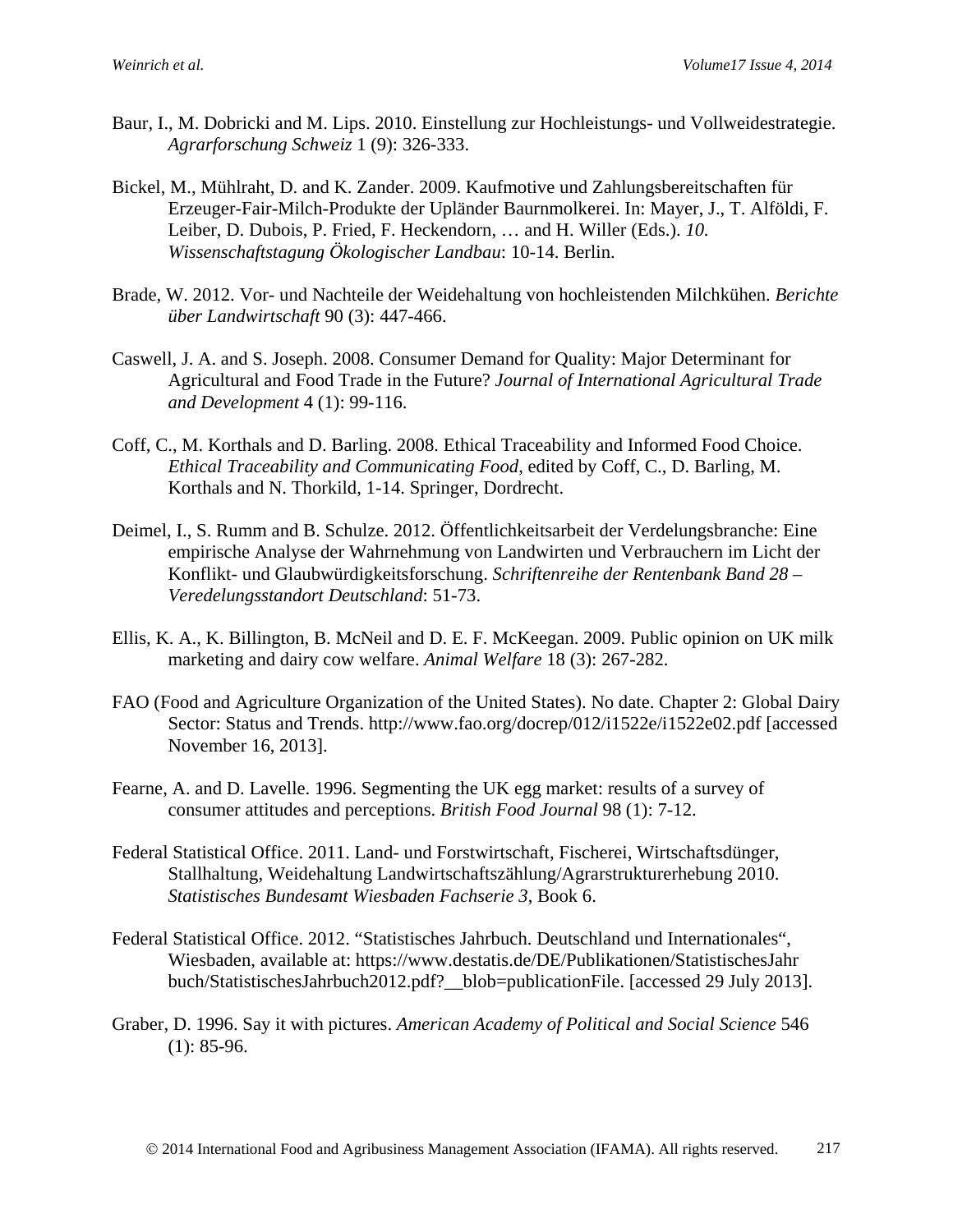- Harvey, D. and C. Hubbard. 2013. Reconsidering the political economy of farm animal welfare: An anatomy of market failure. *Food Policy* 38 (2013): 105-114.
- Heerwagen, L. R., T. Christensen, and P. Sandøe. 2013. The Prospect of Market-Driven Improvements in Animal Welfare: Lessons from the Case of Grass Milk in Denmark. *Animals* 3 (2): 499-512.
- Hellberg-Bahr, A., N. Steffen and A. Spiller. 2012. Marketingpotentiale für Weidemilch. *Jahrbuch der Österreichischen Gesellschaft für Agrarökonomie* 21 (1): 3-12.
- Hörning, B. 2009. Beurteilung der Tiergerechtheit der 'Kleingruppenhaltung' von Legehennen. http://mulewf.rlp.de/fileadmin/mufv/img/inhalte/tiere/Gutachten\_LH\_ Hoering\_2009.pdf [accessed July 22, 2014].
- Kaiser, H. F. 1974. An index of simplicity. *Psychometrika* 39 (1): 31-36.
- Kehlbacher, A., R. Bennett and K. Balcombe. 2012. Measuring the consumer benefits of improving farm animal welfare to inform welfare labelling. *Food Policy* 37 (6): 627-633.
- Laepple, D., T. Hennessy and M. O´Donovan. 2012. Extended grazing: A detailed analysis of Irish dairy farms. *Journal of Dairy Science* 95 (1): 188-195.
- McEachern, M.G. and M. J. A. Schröder. 2002. The Role of Livestock Production Ethics in Consumer Values towards Meat. *Journal of Agricultural and Environmental Ethics* 15 (2): 221-237.
- McGarry Wolf, M., L. J. Butler, A. J. Martin and J. D. Foltz. 2009. Factors influencing the purchase decision for milk labelled rBST-free and organic. *Journal of Food Distribution Research* 40 (1): 187-191.

Ostermann-Palz, B. and C. Stöcker. 2013. Zurück ins Grüne? *Elite* 4: 12-15.

- Padel, S. and C. Foster. 2005. Exploring the Gap between Attitudes and Behaviour: Understanding why consumers buy or do not buy organic food. *British Food Journal* 107 (8): 606-625.
- Paivio, A. and K. Csapo. 1973. Picture superiority in free recall: Imagery or dual coding? *Cognitive Psychology* 5 (3): 176-206.
- Pearson, D., Henryks, J. and H. Jones. 2011. Organic Food: What we know (and do not know) about consumers. *Renwable Agriculture and Food Systems* 26 (2): 171-177.
- Pirog, R. 2004. Consumer Perceptions of Pasture-raised Beef and Dairy Products: An Internet Consumer Study. Leopold Center, Iowa State University.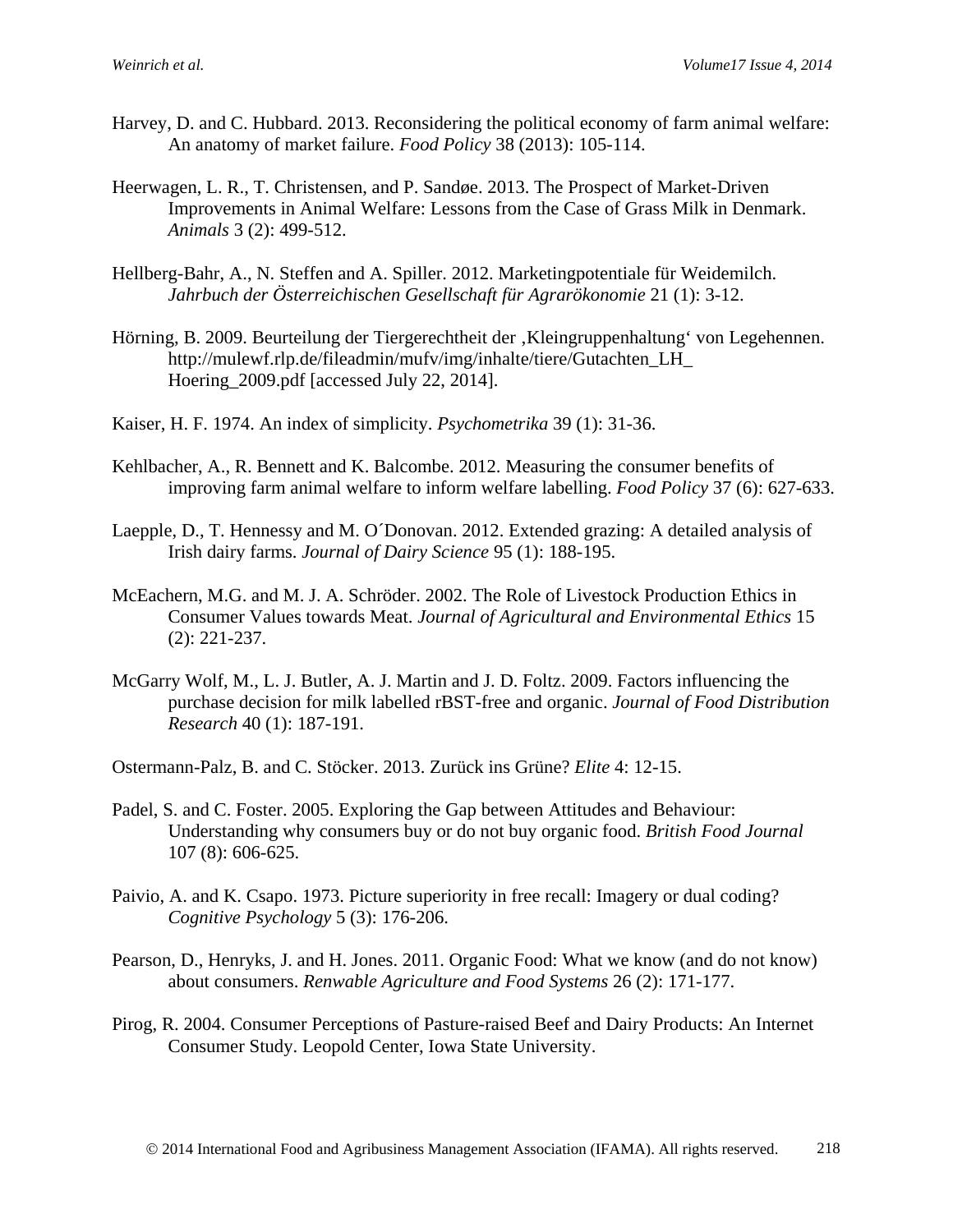- Plaßmann, S. and U. Hamm. 2009. Kaufbarriere Preis? Analyse von Zahlungsbereitschaft und Kaufverhalten bei Öko-Lebensmitteln. *Final report 06OE119.* Universität Kassel, Germany. http://orgprints.org/15745/1/15745-06OE119-uni\_kassel-hamm-2009 kaufbarriere\_preis.pdf [accessed November 16, 2013].
- Reijs, J. W., C. H. G. Daatselaar, J. F. M. Helming, J. Jager and A. C. G. Beldman. 2013. Grazing dairy cows in North-West Europe. *LEI Report 2013-001*. Wageningen.
- Schleyer, A., W. Lorleberg and M. Mergenthalter. 2013. Steigerung der landwirtschaftlichen Wertschöpfung durch Produkte aus Weidehaltungssystemen. *Final report 30.*  Fachhochschule Südwestfalen, Soest, Germany. http://www4.fhswf.de/media/downloads/fbaw\_1/download\_1/lorleberg/Weidemilch\_Abschlussbericht\_1 31008\_final.pdf [accessed November 17, 2013].
- Spörndly, E. 2012. Grazing A challenge in intensive milk production. http://www.slu.se/ Documents/externwebben/vhfak/LEARN/e\_sporndly\_cdm\_nov\_2012.pdf [accessed November 20, 2013].
- Steinwidder, A., W. Starz,, L. Podstatzky, L. Kirner, E. M. Pötsch, R. Pfister and M. Gallnböck. 2009. Ergebnisse zur saisonalen Low-Input Vollweidehaltung von Milchkühen im österreichischen Berggebiet. *Conference Proceeding of 10th Wissenschaftstagung Ökologischer Landbau* 2: 62 - 65.
- Tsakiridou, E., C. Boutsouki, Y. Zotos and K. Mattas. 2007. Attitudes and behavior towards organic products: an exploratory study. *International Journal of Retail & Distribution Management* 36 (2): 158 - 175.
- WSPA (World Society for the Protection of Animals). 2010. Three in five milk buyers say they would never buy milk produced in large indoor dairies. http://www.ipsosmori.com/researchpublications/researcharchive/2653/ Three-in-five-milk-buyers-say-they-would-never-buy-milk-produced-in-large-indoordairies.aspx [accessed November 16, 2013].
- Zander, K. and U. Hamm. 2010. Welche zusätzlichen ethischen Eigenschaften ökologischer Lebensmittel interessieren Verbraucher? *German Journal of Agricultural Economics*  59 (4): 246-257.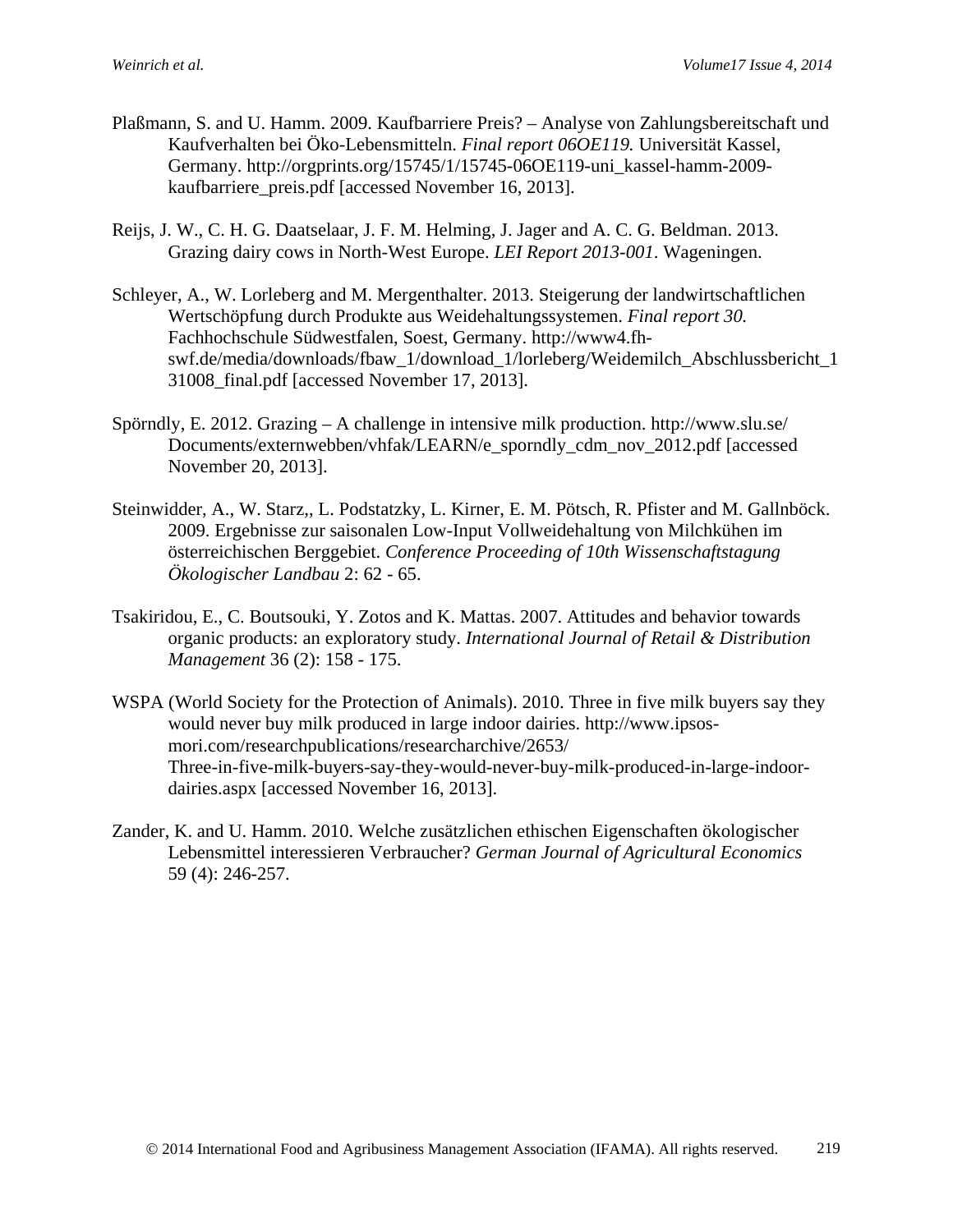# **Appendix**

### **Table 5.** Results of the cluster analysis

|                                                                                          | <b>Cluster 1</b>          | <b>Cluster 2</b>          | Cluster 3              | <b>Cluster 4</b>          | <b>Sample</b> |
|------------------------------------------------------------------------------------------|---------------------------|---------------------------|------------------------|---------------------------|---------------|
|                                                                                          | <b>Quality-Conscious</b>  | <b>Undecided</b>          | <b>Generalists</b>     | <b>Pasture-Supporters</b> |               |
| Cluster size absolute and in %                                                           | 281 (28.1 %)              | 179 (17.9 %)              | 257 (25.7 %)           | 283 (28.3 %)              |               |
|                                                                                          | Mean value                | Mean value                | Mean value             | Mean value                | Mean<br>value |
|                                                                                          | (SD)<br>[factor value]    | (SD)<br>[factor value]    | (SD)<br>[factor value] | (SD)<br>[factor value]    | (SD)          |
|                                                                                          | 1.57                      | 0.2                       | 1.18                   | 1.55                      |               |
| Factor 1: Pro Pasturing <sup>1</sup>                                                     | (0.561)                   | (0.855)                   | (0.711)                | (0.563)                   |               |
|                                                                                          | [0.36]                    | $[-1.54]$                 | [0.05]                 | [0.57]                    |               |
| For me, pasturing is the most natural form                                               | 1.54 <sup>ad</sup>        | 0.28                      | 1.16                   | 1.56 <sup>ad</sup>        | 1.22          |
| of dairy farming. <sup>4</sup>                                                           | (0.708)                   | (0.895)                   | (0.784)                | (0.633)                   | (0.880)       |
| I cannot imagine an agricultural landscape                                               | 1.4 <sup>ad</sup>         | 0.02                      | 0.92                   | 1.36 <sup>ad</sup>        | 1.02          |
| without grazing cows. <sup>4</sup>                                                       | (0.765)                   | (0.840)                   | (0.879)                | (0.766)                   | (0.955)       |
| Fresh grass as feed makes animals                                                        | 1.51 <sup>ad</sup>        | 0.15                      | 1.2                    | 1.42 <sup>ad</sup>        | 1.16          |
| healthier. <sup>4</sup>                                                                  | (0.683)                   | (0.771)                   | (0.693)                | (0.663)                   | (0.851)       |
| Dairy cows need outdoor exercise in the                                                  | 1.66 <sup>ad</sup>        | 0.26                      | 1.18                   | 1.6 <sup>ad</sup>         | 1.27          |
| fresh air. $4$                                                                           | (0.632)                   | (0.833)                   | (0.690)                | (0.582)                   | (0.844)       |
| Outdoor exercise in the fresh air is                                                     | 1.7 <sup>ad</sup>         |                           |                        | 1.72 <sup>ad</sup>        |               |
| important to make the animals feel                                                       |                           | 0.36                      | 1.34                   |                           | 1.37          |
| comfortable. <sup>4</sup>                                                                | (0.506)                   | (0.796)                   | (0.614)                | (0.489)                   | (0.771)       |
| Pasture grass is important for the proper                                                | 1.69 <sup>ad</sup>        | 0.28                      | 1.28                   | 1.63 <sup>ad</sup>        | 1.32          |
| nutrition of animals. <sup>4</sup>                                                       | (0.494)                   | (0.762)                   | (0.677)                | (0.539)                   | (0.794)       |
| Dairy cows at pasture are important in our                                               | 1.5 <sup>ad</sup>         | 0.07                      | 1.15                   | 1.51 <sup>ad</sup>        | 1.16          |
| agricultural landscape. <sup>4</sup>                                                     | (0.628)                   | (0.768)                   | (0.760)                | (0.662)                   | (0.877)       |
| Pasture is important for our natural                                                     | 1.59 <sup>ad</sup>        | 0.2                       | 1.22                   | 1.59 <sup>ad</sup>        | 1.25          |
| environment. <sup>4</sup>                                                                | (0.633)                   | (0.794)                   | (0.744)                | (0.618)                   | (0.859)       |
|                                                                                          | $-0.58$                   |                           | 1.04                   | $-0.31$                   |               |
|                                                                                          |                           | $-0.06$                   |                        |                           |               |
| Factor 2: Pro Fully Housed Systems <sup>2</sup>                                          | (0.706)                   | (0.692)<br>$[-0.24^{bd}]$ | (0.506)                | (0.718)<br>$[-0.36^{bd}]$ |               |
|                                                                                          | $[-0.62]$                 |                           | [1.27]                 |                           |               |
| Milk can be produced more cost-effectively                                               | $-0.36$                   | $0.22^{bd}$               | 1.25                   | $0.17^{bd}$               | 0.30          |
| in indoor systems. <sup>4</sup>                                                          | (1.247)                   | (1.083)                   | (0.979)                | (1.289)                   | (1.314)       |
| I can understand that farmers these days do                                              |                           |                           |                        |                           |               |
| not want to push dairy cows onto pasturage                                               | $-0.27$ <sup>ab; ad</sup> | -0.08 <sup>ab; bc</sup>   | $0.51^{bc}$            | $-0.27$ <sup>ad</sup>     | $-0.04$       |
| every day. <sup>4</sup>                                                                  | (1.050)                   | (0.878)                   | (0.977)                | (1.059)                   | (1.053)       |
| Dairy cows in indoor systems produce more                                                |                           |                           |                        |                           |               |
| milk and are therefore more climate-                                                     | $-1.03^{ad}$              | $-0.24$                   | 0.45                   | $-0.96$ <sup>ad</sup>     | $-0.50$       |
| friendly. <sup>5</sup>                                                                   | (0.862)                   | (0.852)                   | (1.204)                | (0.751)                   | (1.115)       |
| Dairy cows in indoor systems are better                                                  | $-0.71$                   | $-0.03$                   | 1.33                   | $-0.36$                   | 0.02          |
| looked after. <sup>5</sup>                                                               |                           |                           |                        |                           |               |
|                                                                                          | (0.889)                   | (0.885)                   | (0.966)                | (1.071)                   | (1.243)       |
| Dairy cows in indoor systems can be fed                                                  | $-0.86$ <sup>ad</sup>     | $-0.22$                   | 0.91                   | $-0.72$ <sup>ad</sup>     | $-0.26$       |
| according to requirements. <sup>5</sup>                                                  | (0.891)                   | (0.872)                   | (1.128)                | (0.951)                   | (1.200)       |
|                                                                                          |                           | $-0.12^{bd}$              |                        | $-0.02^{bd}$              |               |
| Dairy cows in indoor systems are better<br>protected against heat and cold. <sup>5</sup> | $-0.51$                   |                           | 1.33                   |                           | 0.16          |
|                                                                                          | (1.014)                   | (0.890)                   | (0.951)                | (1.159)                   | (1.239)       |
| Animal illness will be noticed faster in                                                 | $-0.35$                   | 0.04 <sup>bd</sup>        | 1.46                   | $-0.02^{bd}$              | 0.27          |
| indoor systems. <sup>5</sup>                                                             | (1.118)                   | (0.982)                   | (0.877)                | (1.251)                   | (1.291)       |
|                                                                                          |                           |                           |                        |                           |               |